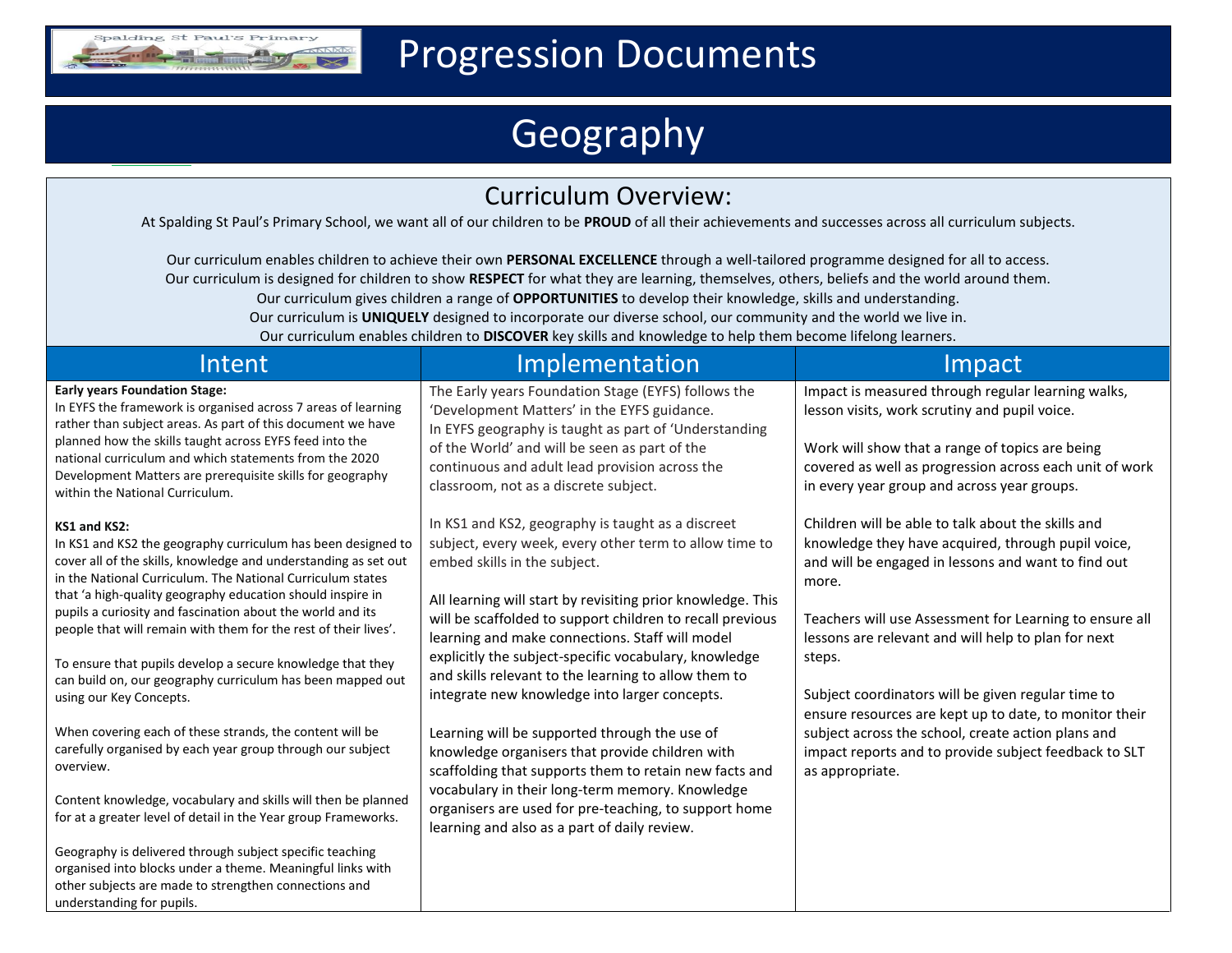| <b>Breadth of Study</b>       |                            |                                    |                                                                                                                                                                                                                                                                                                                             |
|-------------------------------|----------------------------|------------------------------------|-----------------------------------------------------------------------------------------------------------------------------------------------------------------------------------------------------------------------------------------------------------------------------------------------------------------------------|
| <b>Breadth of Study EYFS:</b> |                            |                                    |                                                                                                                                                                                                                                                                                                                             |
| Three and Four<br>Year-Olds   | <b>Mathematics</b>         |                                    | • Understand position through words alone. For example, "The bag is under the table," – with no<br>pointing.<br>• Describe a familiar route.<br>• Discuss routes and locations, using words like 'in front of' and 'behind'.                                                                                                |
|                               | Understanding the World    |                                    | • Use all their senses in hands-on exploration of natural materials.<br>• Begin to understand the need to respect and care for the natural environment and all living<br>things.<br>• Know that there are different countries in the work and talk about the differences they have<br>experienced or seen in photos.        |
| Reception                     | Understanding the World    |                                    | • Draw information from a simple map.<br>Recognise some similarities and differences between life in this country and life in other countries.<br>Explore the natural world around them<br>• Recognise some environments that are different to the one in which they live.                                                  |
| ELG                           | Understanding<br>the World | People, Culture<br>and Communities | • Describe their immediate environment using knowledge from observation, discussion, stories, non-<br>fiction texts and maps.<br>• Explain some similarities and differences between life in this country and life in other countries,<br>drawing on knowledge from stories, non-fiction texts and (when appropriate) maps. |
|                               |                            | The Natural<br>World               | • Know some similarities and differences between the natural world around them and contrasting<br>environments, drawing on their experiences and what has been read in class.<br>• Understand some important processes and changes in the natural world around them, including the<br>seasons.                              |

## Breadth of study Key Stage 1:

Pupils should be taught about:

- name and locate the world's seven continents and five oceans
- name, locate and identify characteristics of the four countries and capital cities of the United Kingdom and its surrounding seas
- understand geographical similarities and differences through studying the human and physical geography of a small area of the United Kingdom, and of a small area in a contrasting non-European country
- identify seasonal and daily weather patterns in the United Kingdom and the location of hot and cold areas of the world in relation to the Equator and the North and South Poles
- use basic geographical vocabulary to refer to: -key physical features, including: beach, cliff, coast, forest, hill, mountain, sea, ocean, river, soil, valley, vegetation, season and weather -key human features, including: city, town, village, factory, farm, house, office, port, harbour and shop
- use world maps, atlases and globes to identify the United Kingdom and its countries, as well as the countries, continents and oceans studied at this key stage
- use simple compass directions (North, South, East and West) and locational and directional language [for example, near and far; left and right], to describe the location of features and routes on a map
- use aerial photographs and plan perspectives to recognise landmarks and basic human and physical features; devise a simple map; and use and construct basic symbols in a key
- Use simple fieldwork and observational skills to study the geography of their school and its grounds and the key human and physical features of its surrounding environment.

## Breadth of study Key Stage 2:

Pupils should be taught about:

- locate the world's countries, using maps to focus on Europe (including the location of Russia) and North and South America, concentrating on their environmental regions, key physical and human characteristics, countries, and major cities
- name and locate counties and cities of the United Kingdom, geographical regions and their identifying human and physical characteristics, key topographical features (including hills, mountains, coasts and rivers), and land-use patterns; and understand how some of these aspects have changed over time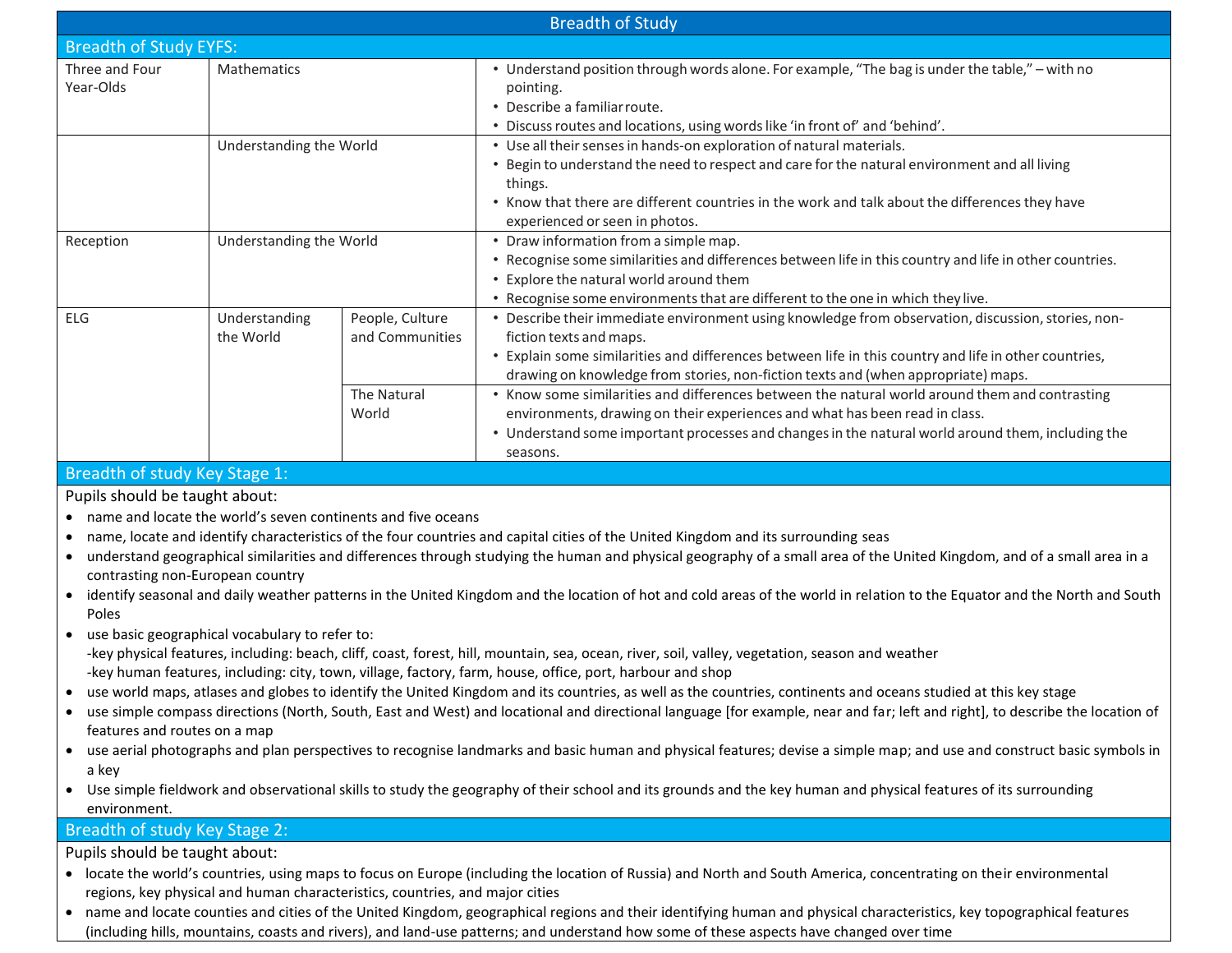- identify the position and significance of latitude, longitude, Equator, Northern Hemisphere, Southern Hemisphere, the Tropics of Cancer and Capricorn, Arctic and Antarctic Circle, the Prime/Greenwich Meridian and time zones (including day and night)
- understand geographical similarities and differences through the study of human and physical geography of a region of the United Kingdom, a region in a European country, and a region within North or South America
- describe and understand key aspects of:
	- physical geography, including: climate zones, biomes and vegetation belts, rivers, mountains, volcanoes and earthquakes, and the water cycle
	- human geography, including: types of settlement and land use, economic activity including trade links, and the distribution of natural resources including energy, food, minerals and water
- use maps, atlases, globes and digital/computer mapping to locate countries and describe features studied
- use the eight points of a compass, four and six-figure grid references, symbols and key (including the use of Ordnance Survey maps) to build their knowledge of the United Kingdom and the wider world
- use fieldwork to observe, measure, record and present the human and physical features in the local area using a range of methods, including sketch maps, plans and graphs, and digital technologies.

| <b>Key Concepts</b>                                                         |                                                                                                                      |                                                                                                                                                                                                                                   |                                                                                                    |
|-----------------------------------------------------------------------------|----------------------------------------------------------------------------------------------------------------------|-----------------------------------------------------------------------------------------------------------------------------------------------------------------------------------------------------------------------------------|----------------------------------------------------------------------------------------------------|
| <b>Location Knowledge</b>                                                   | <b>Place Knowledge</b>                                                                                               | <b>Human and Physical patterns</b>                                                                                                                                                                                                | Geographical skills and fieldwork                                                                  |
| This concept involves understanding the<br>geographical location of places. | This concept involves understanding the<br>geographical location of places and their<br>physical and human features. | This concept involves understanding the<br>relationships between the physical features<br>of places and the human activity within them,<br>and the appreciation of how the world's<br>natural resources are used and transported. | This concept involves understanding<br>geographical representations, vocabulary<br>and techniques. |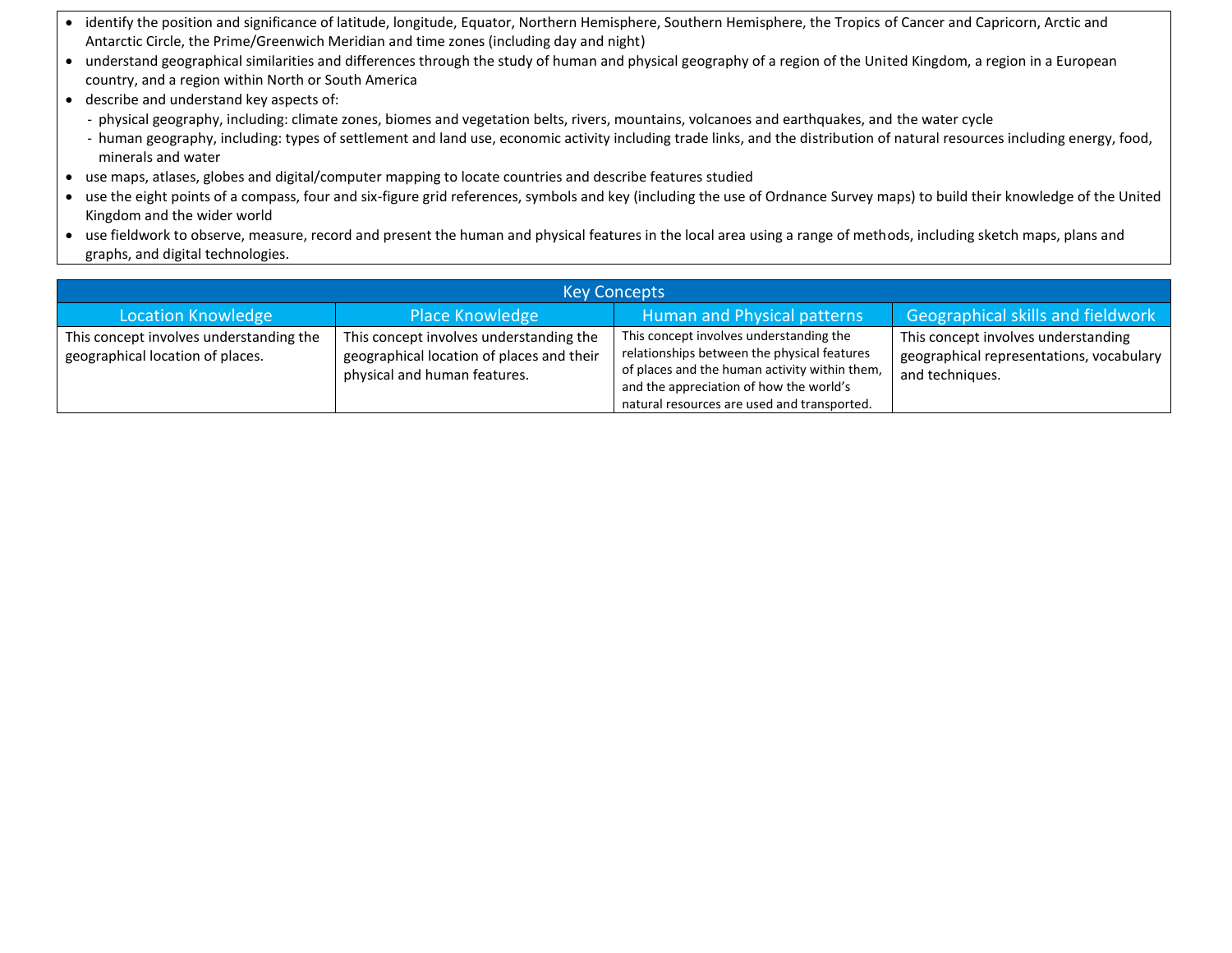|                                         | Year 1                                                                                                                                                                                                                                                                                                                                                   | Year <sub>2</sub>                                                                                                                                                                                                                                                                                                                                                                                                                                                                                                                                                                               | Year <sub>3</sub>                                                                                                                                                                                                                                                                                                                                                                                                                                                                         | Year 4                                                                                                                                                                                                                                                                                                                                                     | Year <sub>5</sub>                                                                                                                                                                                                                                                                                                                                                                                           | Year <sub>6</sub>                                                                                                                                                                                                                                                                                                                                                                                                                                                          |
|-----------------------------------------|----------------------------------------------------------------------------------------------------------------------------------------------------------------------------------------------------------------------------------------------------------------------------------------------------------------------------------------------------------|-------------------------------------------------------------------------------------------------------------------------------------------------------------------------------------------------------------------------------------------------------------------------------------------------------------------------------------------------------------------------------------------------------------------------------------------------------------------------------------------------------------------------------------------------------------------------------------------------|-------------------------------------------------------------------------------------------------------------------------------------------------------------------------------------------------------------------------------------------------------------------------------------------------------------------------------------------------------------------------------------------------------------------------------------------------------------------------------------------|------------------------------------------------------------------------------------------------------------------------------------------------------------------------------------------------------------------------------------------------------------------------------------------------------------------------------------------------------------|-------------------------------------------------------------------------------------------------------------------------------------------------------------------------------------------------------------------------------------------------------------------------------------------------------------------------------------------------------------------------------------------------------------|----------------------------------------------------------------------------------------------------------------------------------------------------------------------------------------------------------------------------------------------------------------------------------------------------------------------------------------------------------------------------------------------------------------------------------------------------------------------------|
| Knowledge<br>Locational                 | Know the world has continents and<br>oceans.<br>Know the 4 countries of the UK                                                                                                                                                                                                                                                                           | Name, locate and identify characteristics<br>of the 4 countries and capital cities of<br>the United Kingdom and its surrounding<br>seas<br>Name and locate the world's 7<br>continents and 5 oceans                                                                                                                                                                                                                                                                                                                                                                                             | Name and locate counties and cities of<br>the United Kingdom, geographical<br>regions and their identifying human and<br>physical characteristics, key to<br>topographical features (including hills,<br>mountains, coasts and rivers), and land-<br>use patterns; and understand how some<br>of these aspects have changed over time<br>Identify the position and significance of<br>latitude, longitude, Equator                                                                        | Locate the world's countries, using maps<br>to focus on Europe (including the<br>location of Russia) concentrating on<br>their environmental regions, key<br>physical and human characteristics,<br>countries, and major cities<br>Identify the position and significance of<br>latitude, longitude, Equator, Northern<br>Hemisphere, Southern Hemisphere, | Locate the world's countries, using maps<br>to focus on South America,<br>concentrating on their environmental<br>regions, key physical and human<br>characteristics, countries, and major<br>cities<br>Identify the position and significance of<br>latitude, longitude, Equator, Northern<br>Hemisphere, Southern Hemisphere, the<br>Prime/Greenwich Meridian and time<br>zones (including day and night) | Locate the world's countries, using maps<br>to focus on America, concentrating on<br>their environmental regions, key<br>physical and human characteristics,<br>countries, and major cities<br>Identify the position and significance of<br>latitude, longitude, Equator, Northern<br>Hemisphere, Southern Hemisphere, the<br>Tropics of Cancer and Capricorn, Arctic<br>and Antarctic Circle, the<br>Prime/Greenwich Meridian and time<br>zones (including day and night) |
| Knowledge<br>Place                      | Understand geographical similarities and<br>differences through studying the human<br>and physical geography of their Local<br>area                                                                                                                                                                                                                      | Understand geographical similarities and<br>differences through studying the human<br>and physical geography of a small area<br>of the United Kingdom, and of a small<br>area in a contrasting non-European<br>country                                                                                                                                                                                                                                                                                                                                                                          | Understand geographical similarities and<br>differences through the study of human<br>and physical geography of a region of<br>the United Kingdom                                                                                                                                                                                                                                                                                                                                         | Understand geographical similarities and<br>differences through the study of human<br>and physical geography of a European<br>country,                                                                                                                                                                                                                     | Understand geographical similarities and<br>differences through the study of human<br>and physical geography of a region in<br>South America                                                                                                                                                                                                                                                                | Understand geographical similarities and<br>differences through the study of human<br>and physical geography of a region in<br>North America                                                                                                                                                                                                                                                                                                                               |
| Human and Physical<br>Patterns          | Use basic geographical vocabulary to<br>refer to:<br>Key physical features, including: beach,<br>cliff, coast, forest, hill, river, soil, season<br>and weather<br>key human features, including: city,<br>town, village, farm, house, office, and<br>shop                                                                                               | Identify seasonal and daily weather<br>patterns in the United Kingdom and the<br>location of hot and cold areas of the<br>world in relation to the Equator and the<br>North and South Poles<br>Use basic geographical vocabulary to<br>refer to:<br>Key physical features, including: beach,<br>cliff, coast, forest, hill, mountain, sea,<br>ocean, river, soil, valley, vegetation,<br>season and weather<br>key human features, including: city,<br>town, village, factory, farm, house,<br>office, port, harbour and shop                                                                   | Describe and understand key aspects of:<br>physical geography, including: climate<br>zones, rivers<br>human geography, including: types of<br>settlement and land use                                                                                                                                                                                                                                                                                                                     | Describe and understand key aspects of:<br>physical geography, including: climate<br>zones, rivers, volcanos and the water<br>cycle<br>human geography, including: types of<br>settlement and land use, economic<br>activity including trade links, and the<br>distribution of natural resources<br>including energy, food, minerals and<br>water          | Describe and understand key aspects of:<br>physical geography, including climate<br>zones, mountains, biomes and<br>vegetation belts.<br>human geography, including: types of<br>settlement and land use, economic<br>activity including trade links, and the<br>distribution of natural resources<br>including energy, food, minerals and<br>water                                                         | Describe and understand key aspects of:<br>Physical geography, including: climate<br>zones, rivers, mountains, volcanoes and<br>earthquakes<br>human geography, including: types of<br>settlement and land use, economic<br>activity including trade links, and the<br>distribution of natural resources<br>including energy, food, minerals and<br>water                                                                                                                  |
| Geographical Skills<br>Fieldwork<br>and | Use simple locational and directional<br>language [for example, near and far, left<br>and right], to describe the location of<br>features and routes on a map<br>Use simple fieldwork and observational<br>skills to study the geography of their<br>school and its grounds and the key<br>human and physical features of its<br>surrounding environment | Use world maps, atlases and globes to<br>identify the United Kingdom and its<br>countries, as well as the countries,<br>continents and oceans studied at this<br>key stage<br>Use simple compass directions (north,<br>south, east and west) and locational and<br>directional language [for example, near<br>and far, left and right], to describe the<br>location of features and routes on a map<br>Use aerial photographs and plan<br>perspectives to recognise landmarks and<br>basic human and physical features;<br>devise a simple map; and use and<br>construct basic symbols in a key | Use maps, atlas and globes to locate<br>countries and describe features studied<br>Use the 8 points of a compass, 4- figure<br>grid references, symbols and key<br>(including the use of Ordnance Survey<br>maps) to build their knowledge of the<br>United Kingdom.<br>Use fieldwork to observe, measure<br>record and present the human and<br>physical features in the local area using a<br>range of methods, including sketch<br>maps, plans and graphs, and digital<br>technologies | Use maps, atlases, globes and<br>digital/computer mapping to locate<br>countries and describe features studied<br>Use the 8 points of a compass, 4- figure<br>grid references, symbols and key<br>(including the use of Ordnance Survey)<br>maps) to build their knowledge of the<br>Europe.                                                               | Use maps, atlases, globes and<br>digital/computer mapping to locate<br>countries and describe features studied<br>Use the 8 points of a compass, 4- and 6-<br>figure grid references, symbols and key<br>(including the use of Ordnance Survey<br>maps) to build their knowledge of the<br>wider world                                                                                                      | Use maps, atlases, globes and<br>digital/computer mapping to locate<br>countries and describe features studied<br>Use the 8 points of a compass, 4- and 6-<br>figure grid references, symbols and key<br>(including the use of Ordnance Survey)<br>maps) to build their knowledge of the<br>United Kingdom and the wider world                                                                                                                                             |